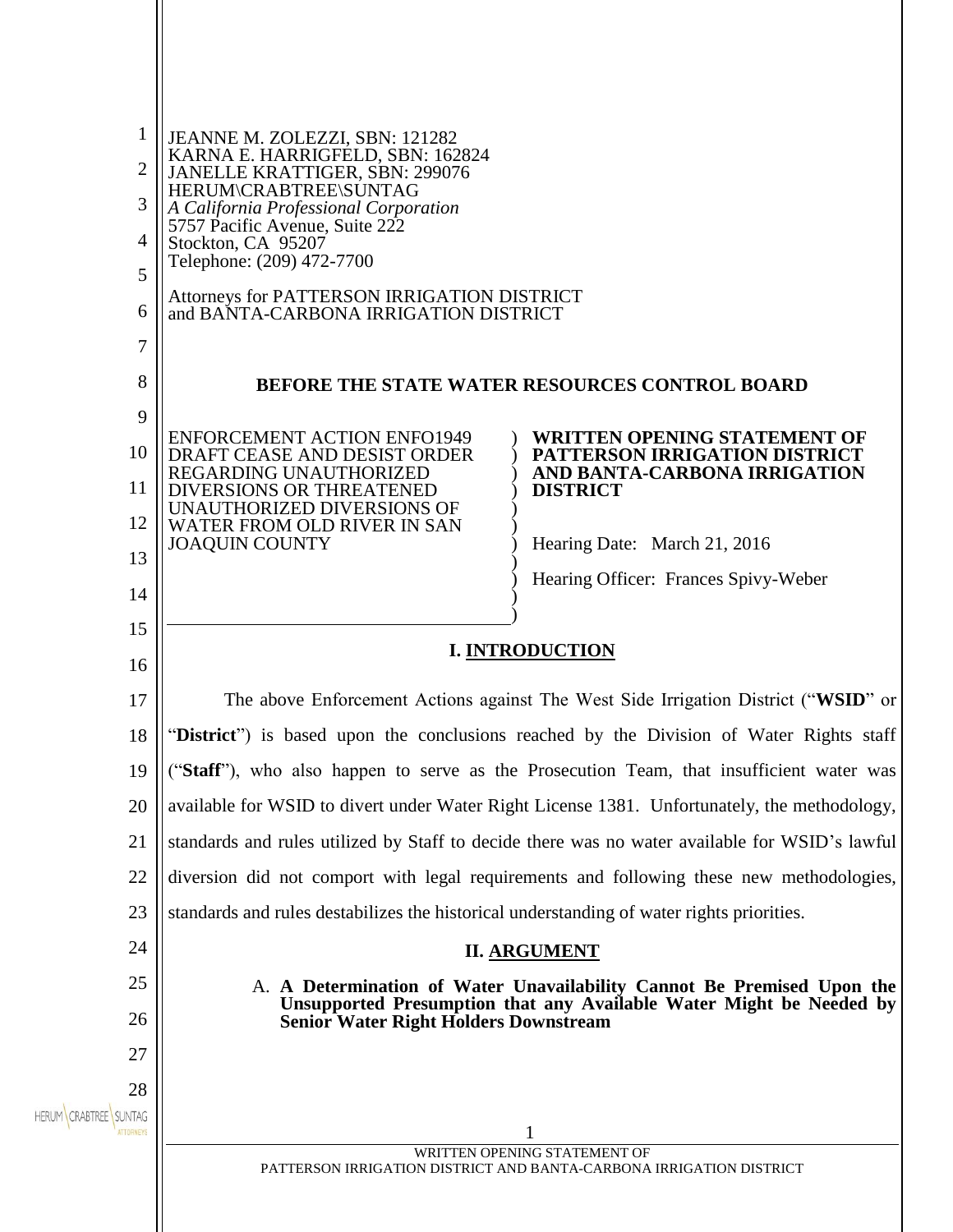1 2 3 4 5 6 7 8 9 The May 1, 2015 Notice of Unavailability states "the State Water Board has determined that the existing water supply in the Sacramento River watershed is insufficient to meet the needs of all water rights holders." (WR-34 at p. 1). The July 15, 2015 Clarification Letter states "information available to the State Water Board continues to indicate that there is insufficient water available for the categories of junior water users identified . . .". (WR-40 at p. 1. *Emphasis added.*) Similarly, the Prosecution Team asserts "[b]ased on the Division's drought water availability supply and demand analysis conducted by my staff prior to the State Water Board staff's May 1, 2015, Notice of Unavailability, no water was available under the priority of License 1381 as of May 1, 2015". (WR-7 at p. 3)

10 11 12 13 14 15 16 17 18 19 20 21 22 23 24 25 26 The Prosecution Team further expressly argues that the "purpose of the Division's drought water availability determination analyses…was to protect the rule of priority" (PT Br. at 7:5-23), implying this purpose must be served regardless of whether the established priority is actually threatened by WSID's diversion. These arguments reveal that no investigation was ever conducted by the State Board staff about the actual amount of water available for diversion under License 1381 itself; rather, a naked conclusions was arrived at that, theoretically there was generally not enough water available for a certain group of rights after assuming that the senior right holders all fully exercised their rights to divert the water to which they were entitled at the same precise moment in time<sup>1</sup>. Based upon that grossly generic determination, the Prosecution Team asserts "[d]iversions when water is *not available* under the priority of the water right are unauthorized diversions, and actual or threatened unauthorized diversions are subject to cease and desist orders under Water Code section 1831." WR-7 at p. 4 (italics added). However, the Prosecuting Team declines to define the term "not available" because a sufficient water supply is *actually* but perhaps not *theorectically* available after applying their extreme and unrealistic assumption. Furthermore no controlling legal precedent establishes this theory as the applicable standard to curtail the rights of junior water rights holders. Indeed by this action the State Board staff asks the agency, without following the mandatory rule making process, to materially change

27

 $\overline{a}$ 1

- 28 HERUM CRABTREE SUNTAG
- Since the State of California started regulating water diversions there is no reliable historic evidence that the extreme condition described here has ever occurred.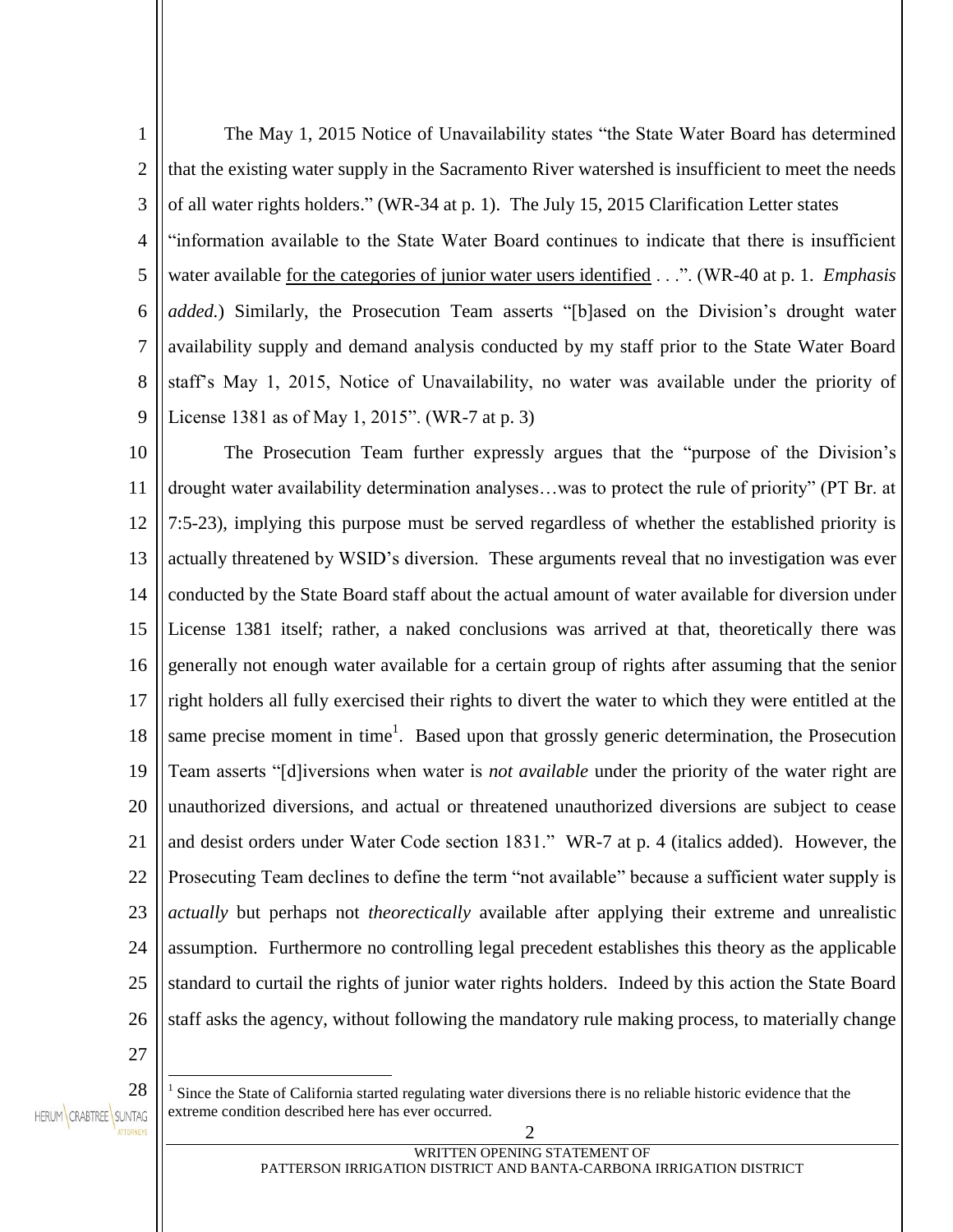1 2 3 the method and standard for regulating Constitutionally protected property rights. While the Prosecution Team repeats this statement *ad nauseum*, it does not represent the correct statement of the law.

4 5 6 7 8 9 10 11 12 13 14 15 It is not enough to state, as the Prosecution Team has, without support or evidence of any kind, that protecting senior water right holders "requires that some water remain in most streams to satisfy senior demands at the furthest downstream point of diversion. . ." (WR-7 at Page 2). It is not enough to make a bare statement that "[t]he failure of junior diverters to cease diversion when no water is available under their priority or right has a direct, immediate impact on other diverters" (WR-7 at p. 2) unless accompanied by some evidence demonstrating an immediate threat to senior water right holders. Water rights, possessing indicia of property rights, are entitled to something more; they are entitled to protection "against unlawful hostile acts of injury inflicted by others, whether they be other appropriators, or riparian proprietors, or those without valid claim of right." *Peabody v. Vallejo* 2 Cal. 2d 351, 374 (1935). Water rights are entitled to no less protection from actions of the State Water Resources Control Board, especially when it appears the enforcement action grossly outpaces circumstances on the ground.

16 17 18 19 20 21 22 23 24 Junior appropriators are not required to forego water based upon the mere theroteical *possibility* that downstream senior water right holders will need the water. Such a requirement is a violation of the reasonable use requirement set forth in Article X Section 2 of the California Constitution. *Herminghaus v. Southern Cal. Edison Co*., (1926) 200 Cal. 81, 252 P. 607. To the contrary, "whenever water in a watercourse, whether the water is foreign or part of the natural flow, is not reasonably required for beneficial use by the owners of existing rights to that water, those owners cannot prevent its beneficial use by other persons." *Miller & Lux, Inc. v. Bank of America* (1963) 212 Cal. App. 2d 719, 729. The same protections afforded senior right holders are also afforded junior appropriators:

> The right of the junior appropriator is entitled to protection to its full extent, just as the right of a prior appropriator. The supreme court stated in 1872 'that if the person who first appropriates the waters of a stream only appropriates a part, another person may appropriate a part or the whole of the residue; and when appropriated by him his right thereto is as perfect, and entitled to the same protection, as that of the first appropriator to the portion appropriated to him.' This protection of the junior appropriative right may be had against unlawful acts by senior appropriators as well as others.

HERUM CRABTREE SUNTAG

25

26

27

28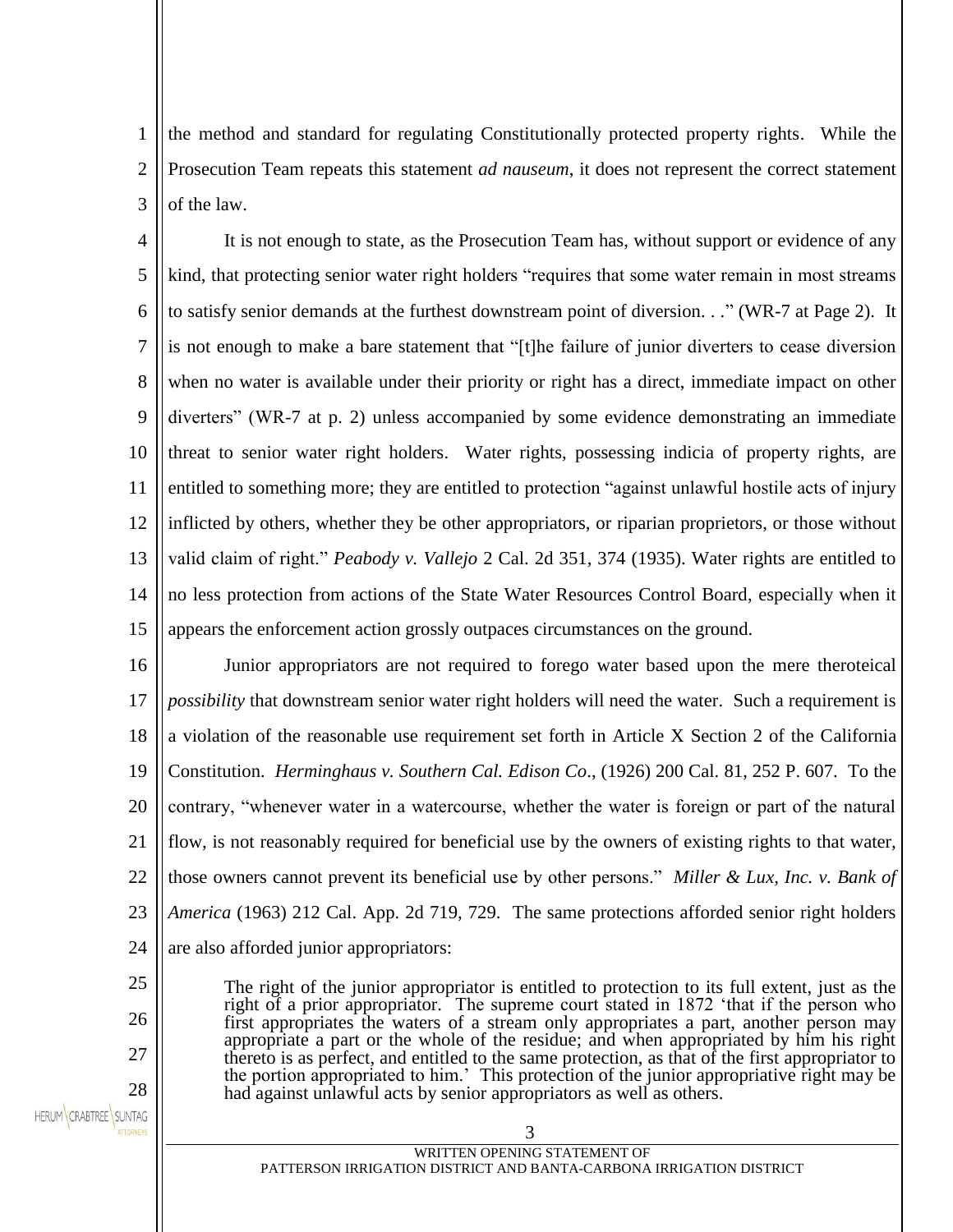1 2 3 4 5 6 7 Hutchins, The California Law of Water Rights at p. 264, citing *Smith v. O'Hara* 43 Cal. 371, 375 (1875). Moreover, adopting the rule proposed by the Prosecuting Team, which is necessary in order to rule in their favor, creates an unworkable and chaotic regulatory scheme. Under the Prosecuting Team's proposed rule junior water rights holders would be limited to the amount of water available after assuming that more senior water rights users are fully exercising their full rights to divert the maximum amount of water at all times. Applying this proposed rule statewide would essential end junior water rights as we currently know them.

8 9

## 1. **The Prosecution Team Has Not Proven Injury to Any Senior Water Right Holder.**

10 11 12 13 14 15 16 17 18 19 20 21  $22$ 23 The Prosecution Team has not met its burden of establishing that WSID's diversions were unauthorized because it provids no evidence that any senior water holders were actually, as opposed to theoretically, injured by WSID's diversions. Determining whether or not a water use is unauthorized is "**is a question of fact to be determined according to the circumstances in each particular case**.'" *Joslin v. Marin Mun. Water Dist*. (1967) 67 Cal. 2d 132 (bolding added). In the final analysis, the State Water Resources Control Board is not empowered to arbitrarily choose when to apply, enforce and protect the reasonable and beneficial uses of the state's waters based on theoretical rather than factual conditions. Article X, section 2 of the California Constitution cannot be applied only when it best suits the Board's agenda – it must be upheld and respected at all times. Thus, for a finding of unauthorized diversion by WSID, the Prosecution Team must compile and investigate all applicable and necessary evidence thereto. Endorsing the Prosecuting Team's extreme proposed rule, which is necessary to uphold the enforcement action, eviscerates any stability and certainty to the State Board's priority regime concerning junior water rights holders.

24

 $25$ 

26

27

28

It is not incumbent upon WSID to prove surplus water is available. To the contrary, "the plaintiffs must recover upon the strength of their own title and not upon the weakness of defendant's title." Hutchins, *id.*, citing *Tulare Irr. Dist. V. Lindsay-Strathmore Irr. Dist* 1935) 3 Cal. 2d 489, 547-548.

HERUM CRABTREE SUNTAG

The trial court must now determine whether the complaining riparian…considering all the needs of the those in the particular water field, is putting the water to any reasonable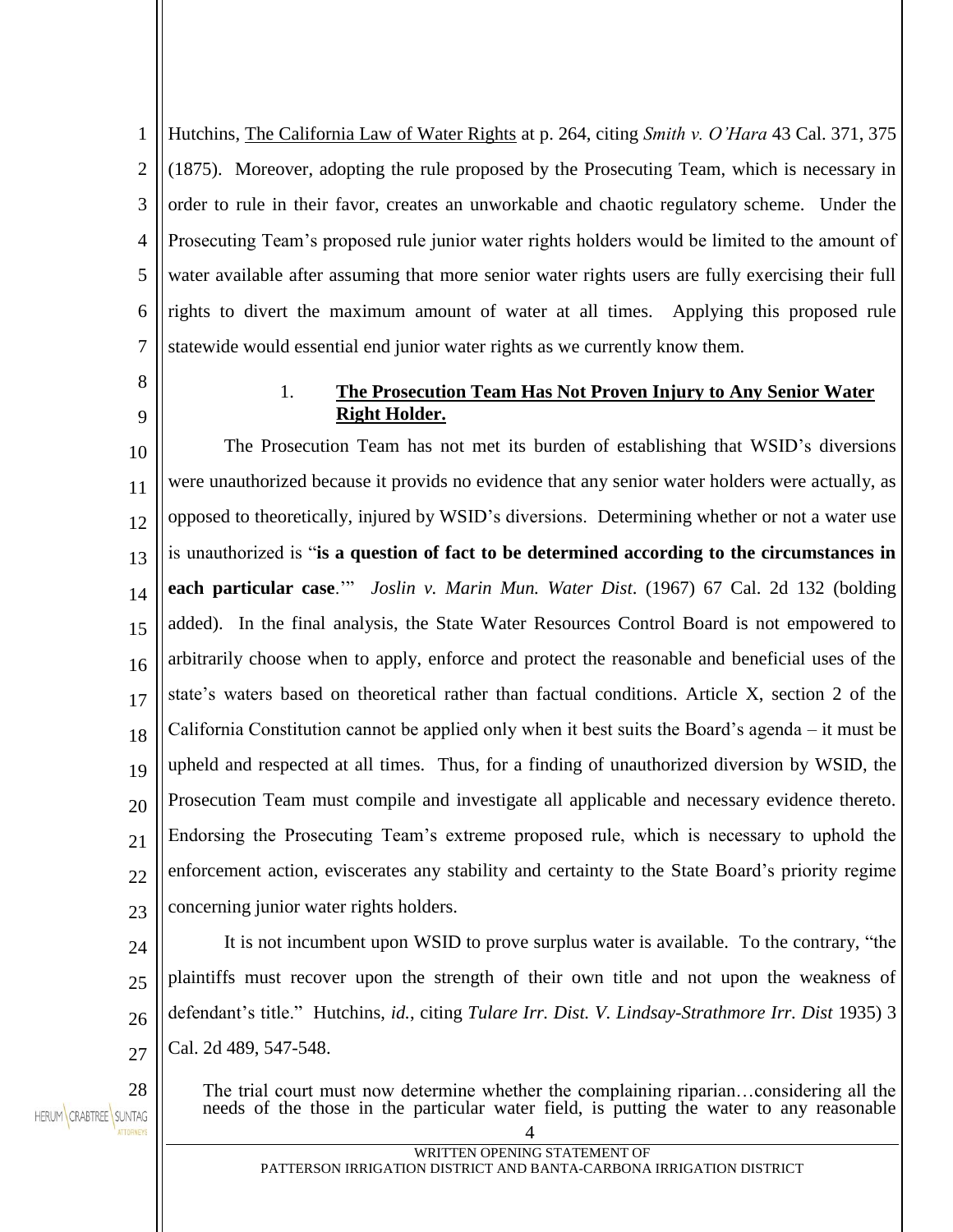| 1<br>$\overline{2}$         | beneficial use, giving consideration all factors involved, including reasonable methods of<br>use and reasonable methods of diversionThe court must find expressly the quantity of<br>water required and used for the riparian's reasonable and beneficial uses <b>before</b> enjoining<br>the appropriator from interfering with those uses. |  |
|-----------------------------|-----------------------------------------------------------------------------------------------------------------------------------------------------------------------------------------------------------------------------------------------------------------------------------------------------------------------------------------------|--|
| 3                           | Hutchins at p. 279; see also Tulare, supra, generally. More recently, the Supreme Court teaches                                                                                                                                                                                                                                               |  |
| 4                           | us: "It follows that any person having a legal right to surface or ground water may take only                                                                                                                                                                                                                                                 |  |
| 5                           | such amount as he reasonably needs for beneficial purposes, and any water not needed for the                                                                                                                                                                                                                                                  |  |
| 6                           | reasonable beneficial use of those having prior rights is excess or surplus water and may rightly                                                                                                                                                                                                                                             |  |
| 7                           | be appropriated. <i>City of Barstow v. Mojave Water Agency</i> (2000) 23 Cal.4th 1224, 1241, citing                                                                                                                                                                                                                                           |  |
| 8                           | California Water Service Co. v. Edward Sidebotham & Son (1964) 224 Cal. App. 2d 715, 725-                                                                                                                                                                                                                                                     |  |
| 9                           | 726. When a surplus exists, the holder of prior rights is prevented from enjoining its                                                                                                                                                                                                                                                        |  |
| 10                          | appropriation:                                                                                                                                                                                                                                                                                                                                |  |
| 11                          | Before one can invoke the power of a court of equity to restrain a diversion above his lands,                                                                                                                                                                                                                                                 |  |
| 12                          | it is necessary for him to show first, that there is a wrongful diversion of water above such                                                                                                                                                                                                                                                 |  |
| 13                          | lands, and second, that the amount wrongfully diverted would be rightfully used by him and the water is being used or would be used for reasonable and beneficial purposes.                                                                                                                                                                   |  |
| 14                          | Hutchins, supra at p. 278, citing Carlsbad Mutual Water Co. v. San Luis Rey Development Co.                                                                                                                                                                                                                                                   |  |
| 15                          | (1947) 78 Cal. App. 2d 900, 914.                                                                                                                                                                                                                                                                                                              |  |
| 16                          | The effect of this rule, then, is not to prohibit the appropriator from making any use of the                                                                                                                                                                                                                                                 |  |
| 17                          | water, but is to prohibit his use of the water only at such times as the riparian owner under<br>his paramount right wishes to use it, and to prevent the destruction or impairment of the<br>riparian right by adverse use on the part of the appropriator.                                                                                  |  |
| 18                          | Hutchins, <i>supra</i> at p. 279.                                                                                                                                                                                                                                                                                                             |  |
| 19                          | <b>California Law Requires Proof that a Senior Water Right Holder is</b><br>2.                                                                                                                                                                                                                                                                |  |
| 20                          | Substantially Injured.                                                                                                                                                                                                                                                                                                                        |  |
| 21                          | Article X, section 2 of the California Constitution, and the cases upholding it,                                                                                                                                                                                                                                                              |  |
| 22                          | <b>essentially</b> abolishes the common law doctrine that entitled riparian owners, as against                                                                                                                                                                                                                                                |  |
| 23                          | appropriators, to the entire natural flow of a stream even if the use of the water was wasteful or                                                                                                                                                                                                                                            |  |
| 24                          | unreasonable. <i>Mojave, supra,</i> at p. 1242. The California Supreme Court provided direction to                                                                                                                                                                                                                                            |  |
| 25                          | the States Water Resources Control Board:                                                                                                                                                                                                                                                                                                     |  |
| 26                          | When a senior water right holder such as a riparian, brings an action against an                                                                                                                                                                                                                                                              |  |
| 27                          | appropriator, it is not sufficient to find that the plaintiffs are senior right holders and then<br>issue an injunction or curtailment based on such a finding. It is now necessary for the<br>trial court to determine whether such owners, considering all the needs of those in a                                                          |  |
| 28<br>HERUM CRABTREE SUNTAG |                                                                                                                                                                                                                                                                                                                                               |  |
|                             | 5<br>WRITTEN OPENING STATEMENT OF                                                                                                                                                                                                                                                                                                             |  |
|                             | PATTERSON IRRIGATION DISTRICT AND BANTA-CARBONA IRRIGATION DISTRICT                                                                                                                                                                                                                                                                           |  |
|                             |                                                                                                                                                                                                                                                                                                                                               |  |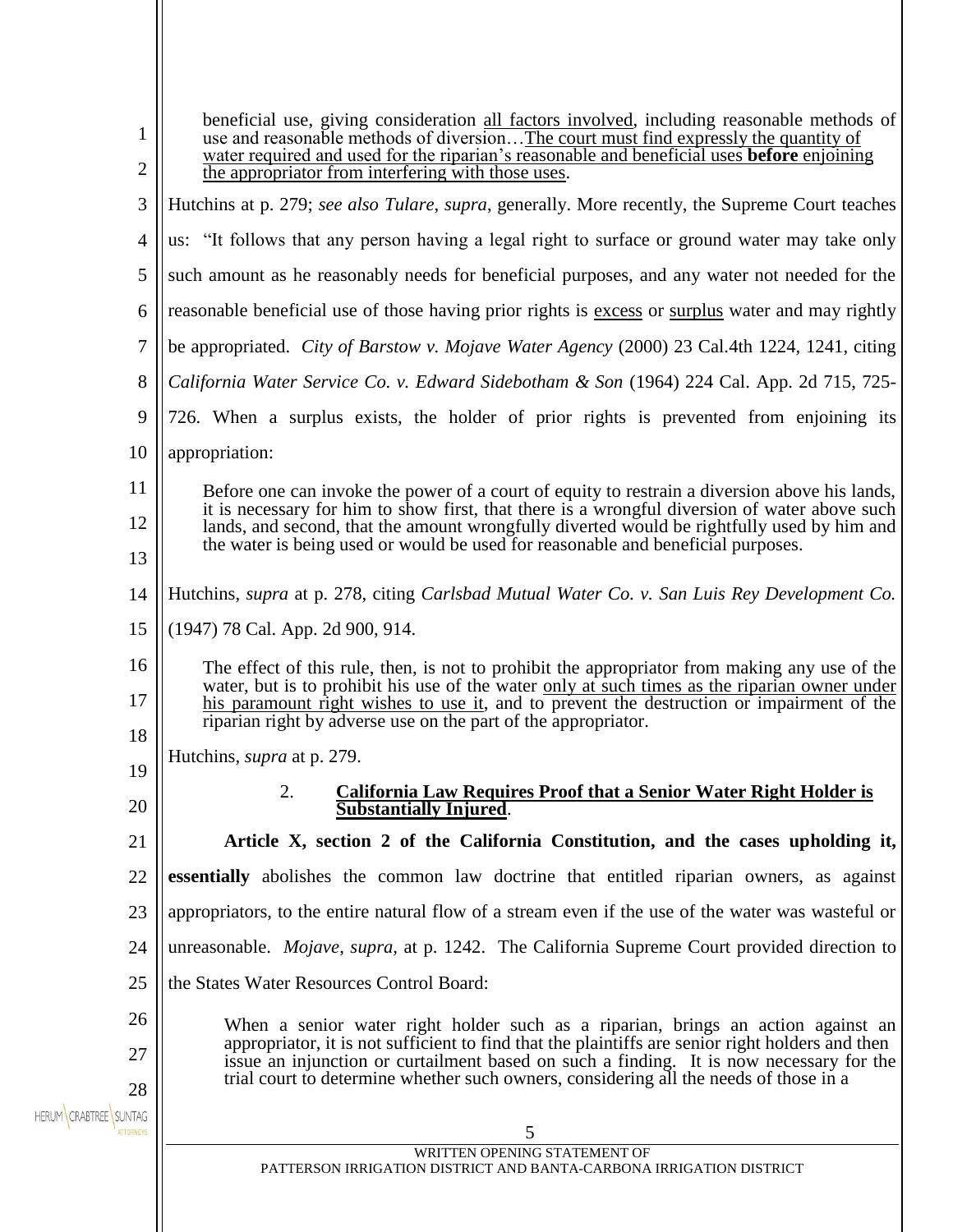particular water field, are putting waters to any reasonable beneficial uses, giving consideration to all factors involved, including reasonable methods of use and reasonable methods of diversion. After a consideration of such uses, the trial court must then determine whether there is a surplus of water subject to appropriation.

3 4 5 6 7 8 *Mojave, supra* at p. 1242, citing *Tulare*, *supra* at pp. 524-525. Therefore, the determination as to whether unappropriated water is available for a junior appropriator by the Board or the court requires first examining prior riparian and appropriative rights, whether they are putting water to reasonable and beneficial uses, and then determining whether any excess water is available for junior users. *El Dorado Irr. Dist. v. SWRCB* (2006) 142 Cal. App. 4th 937; *United States v. State Water Resources Control Board* (1986) 182 Cal. App. 3d 82.

9 10 11 12 13 14 15 16 17 18 Contrary to the Prosecution Team's assertion that water must be left in a stream in case a senior water right holder might have a theoretical need, California law requires a senior water right holder to prove more than simple trouble and expense due to a junior's use, instead requiring something more substantial to evidence a material injury to the senior. Where a junior appropriator diverts the entire surplus water supply upstream, the senior appropriator is required to use all reasonable diligence in handling what is left. "If with such diligence and the use of ordinary means of diversion he can obtain all the water that he is entitled to, he cannot complain of the trouble and expense involved." Hutchins, *supra* at p. 265, *citing Natomas Water & Min. Co. v. Hancock* (1892) 101 Cal. 42, 50-52. In short the ambulatory and elastic standard or rule proposed by the Prosecuting Team cannot cohere to controlling legal precendent

19

1

2

## 3. **Water Right Curtailments are Disfavored by the Courts**.

20 21 22 23 24 25 26 27 28 Even where a curtailment may be lawfully imposed, it is only available in specific circumstances. Curtailing the diversion and use of water is typically a last resort, especially when the water rights are for agriculture or domestic purposes. *Peabody v. Vallejo* (1935) 2 Cal. 2d 351, 382. Even if the Prosecution Team meets its burden here, which they have not, and prove (1) legal, substantial (as opposed to mere technical) injury or harm to a paramount right; and (2) that such harm is to the paramount right holder's actual reasonable and beneficial uses; and (3) that there is no other adequate remedy for the harm (this is a high burden), then a curtailment may issue to enjoin the junior right only to the extent it infringes on the reasonable and beneficial uses of the senior right. However, California Code of Civil Prosecution sections

HERUM CRABTREE SUNTAG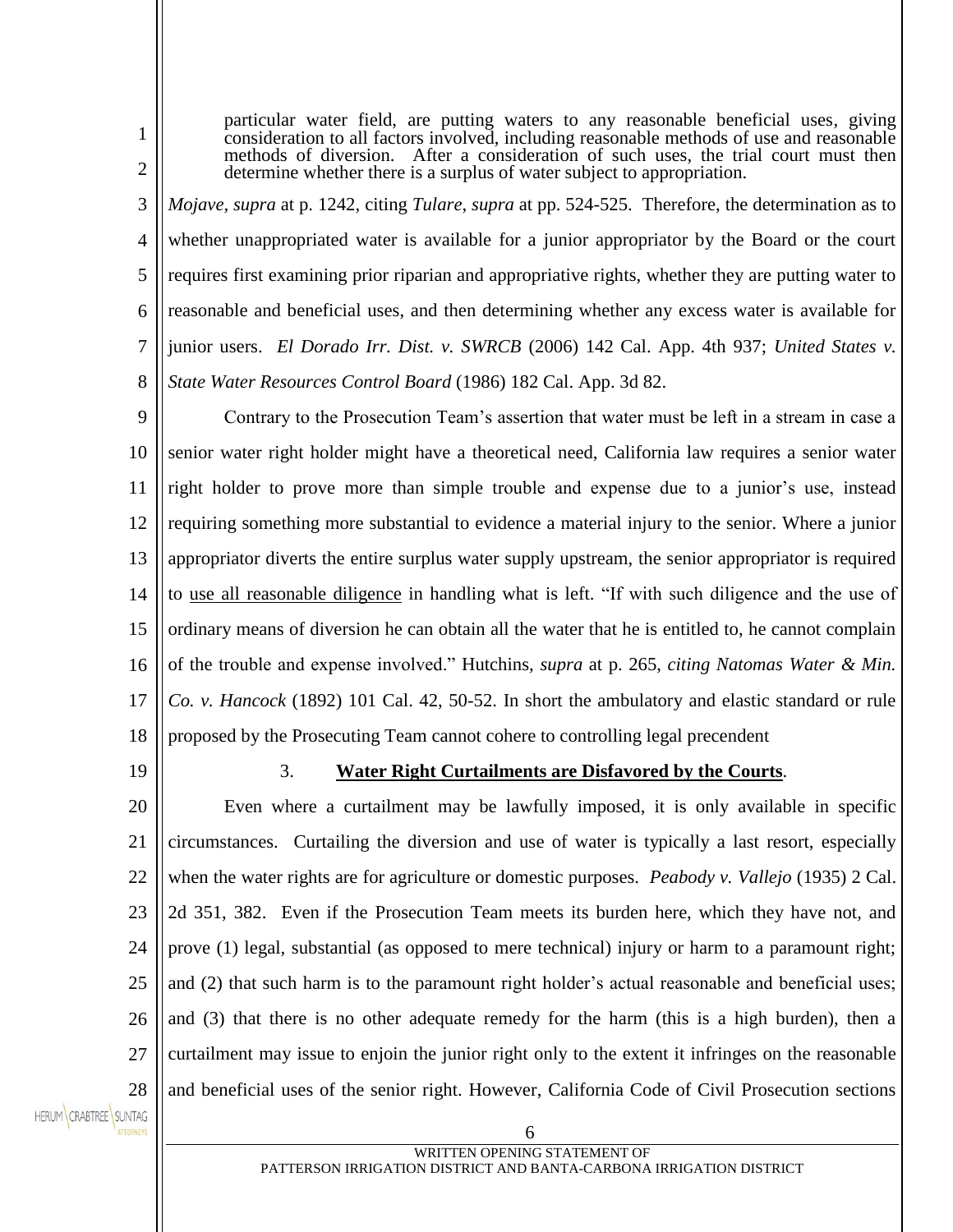1 2 530, 532, and 534 can then apply to dissolve the injunction, despite adequate demonstration in support of  $(1) - (3)$  above.

3 4 5 6 7 8 These California Code of Civil Procedure sections apply to issuing injunctions to protect water rights. These sections prevent issuing an injunction or curtailment against a junior diversion for irrigation or domestic use if: (1) surplus water is available for diversion and thus no actual damage to a senior user, or (2) the defendant junior would suffer irreparable harm as a result of the injunction. Section 530 (regarding an injunction to protect water rights; notice; and effect of defendant's bond) in relevant part states:

In all injunctions which may be hereafter brought when an injunction or restraining order may be applied for to prevent the diversion, diminution or increase in the flow of water in its natural channels, to the ordinary flow of which the plaintiff claims to be entitled…[and] it be made to appear to the court that plaintiff is entitled to the injunction, but that the issuance thereof pending the litigation will entail great damage upon the defendant, and that plaintiff will not be greatly damaged by the acts complained of pending the litigation, and can be fully compensated for such damage as he may suffer, the court may refuse the injunction upon the defendant giving a bond such as provided for in section 532; and upon the trial the same proceedings shall be had, and with the same effect as in said section provided.

15 16 17 18 19 20 21 22 23 These three code sections underline the rule that the Prosecution Team's actions, involving a truncated analysis of merely identifying priorities between competing users of water and then curtailing the junior users, is insufficient under California water law. In enacting sections 530, 532, and 534, the Legislature acknowledged that it is necessary to balance competing uses, and that it is also sometimes appropriate to protect the interests of junior irrigators as against senior users. This rule may apply even in situations where junior irrigators are trespassing seniors' water rights. Here the Prosecution Team dispensed with the indepth investigation and study of the actually underlying facts and particular circumstances required by the statute thereby making the truncated process toward prosecution legally deficient,

24

9

10

11

12

13

14

25 26 27 28 This interpretation of sections 530, 532, and 534 is consistent with relevant case law and with the adoption of the reasonable use doctrine in the California Constitution (Article X, section 2). In requiring water be put to reasonable and beneficial uses, the Legislature recognized that circumstances exist such that the priority water rights system should not be strictly applied. At times, a junior may be allowed to continue diverting under their water right simply due to a

HERUM CRABTREE SUNTAG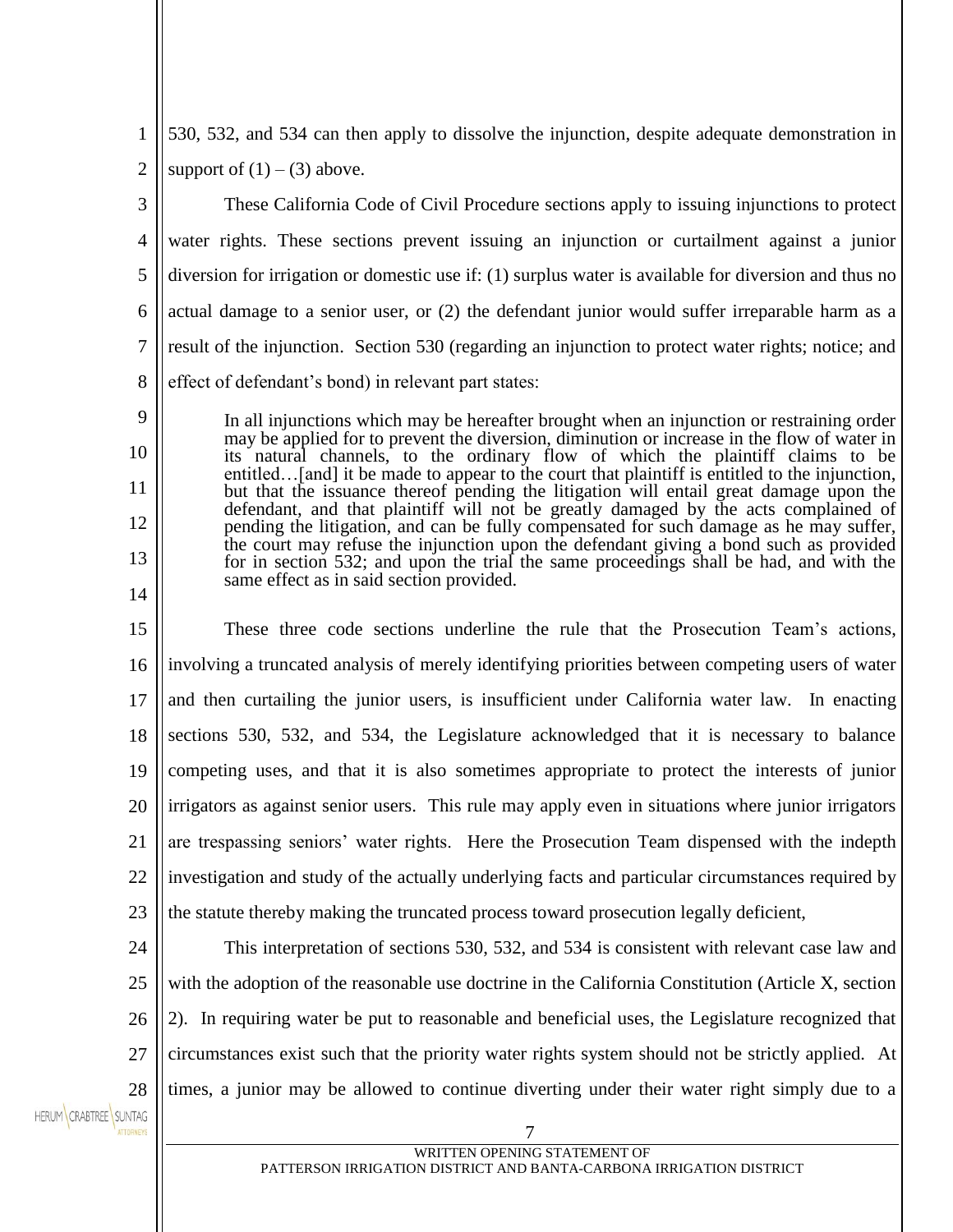| 1              | determination that the junior will be unduly harmed if forced to curtail his use to prevent a lesser                                                                                       |
|----------------|--------------------------------------------------------------------------------------------------------------------------------------------------------------------------------------------|
| $\overline{2}$ | harm to a senior. To determine this, the court must balance the relative harms suffered by each                                                                                            |
| 3              | the junior and the senior(s). If the harm to the junior irrigator greatly outweighs that suffered by                                                                                       |
| $\overline{4}$ | the senior, the court may dissolve the injunction and provide an alternative remedy to the senior.                                                                                         |
| 5              | Tulare Irr. Dist. v. Lindsay Strathomore Irr. Dist., supra, discusses the effect of adopting section                                                                                       |
| 6              | 534: "[S] ection [534] was undoubtedly intended to ameliorate the rule formerly prevailing that a                                                                                          |
| 7              | riparian as against an appropriator was entitled to an injunction regardless of damage" Tulare,                                                                                            |
| 8              | supra at p. 534. These CCP provisions, predecessors to the Article X, section 2 reasonable                                                                                                 |
| 9              | beneficial use doctrine, affirm that a junior's competing use of water does not <i>per se</i> entitle a                                                                                    |
| 10             | senior to an injunction against him. Careful balancing between interests and a consideration of                                                                                            |
| 11             | the damage involved in relation to each party must be considered by the court before it may be                                                                                             |
| 12             | deemed appropriate to curtail a junior's use. Sections 530, 532, and 534 are so closely related to                                                                                         |
| 13             | the reasonable and beneficial use doctrine that immediately after Article X, section 2's addition                                                                                          |
| 14             | to the California Constitution some critics argued that the reasonable use doctrine should                                                                                                 |
| 15             | supersede CCP sections 530, 532, and 534. It was argued that Article X, section 2 superseded                                                                                               |
| 16             | the CCP provisions because the reasonable use doctrine performs a similar function by balancing                                                                                            |
| 17             | interests in water rights, and by taking into consideration factors outside of the strict application                                                                                      |
| 18             | of the priority system.                                                                                                                                                                    |
| 19             | Under this [Article X, section 2], it is clear that when a riparian or overlying owner brings                                                                                              |
| 20             | an action against an appropriator, it is no longer sufficient to find that the plaintiffs in<br>such action are riparian or overlying owners, and, on the basis of such finding, issue the |
| 21             | injunction. It is now necessary for the trial court to determine whether such owners,<br>considering all the needs of those in a particular water field, are putting the waters to any     |
| 22             | reasonable beneficial uses, giving consideration to all factors involved, including<br>reasonable methods of use and reasonable methods of diversion. From a consideration of              |

reasonable methods of use and reasonable methods of diversion. From a consideration of such uses, the trial court must then determine whether there is a surplus in the water field subject to appropriation. If the riparian is putting the water to any reasonable beneficial uses, it is now necessary for the trial court to find expressly the quantity so required and so used. A finding…to the effect that the riparian requires a "reasonable" amount for such uses, under the new doctrine [in Article  $X$ , section 2], is clearly insufficient and a judgment based thereon must be reversed. The trial court, under the new doctrine [in Article X, section 2], must fix the quantity required by each riparian for his actual reasonable beneficial uses, the same as it would be in the case of an appropriator."

27 *Tulare*, *supra* at pp. 524-525.

28 HERUM CRABTREE SUNTAG

23

24

25

26

WRITTEN OPENING STATEMENT OF PATTERSON IRRIGATION DISTRICT AND BANTA-CARBONA IRRIGATION DISTRICT